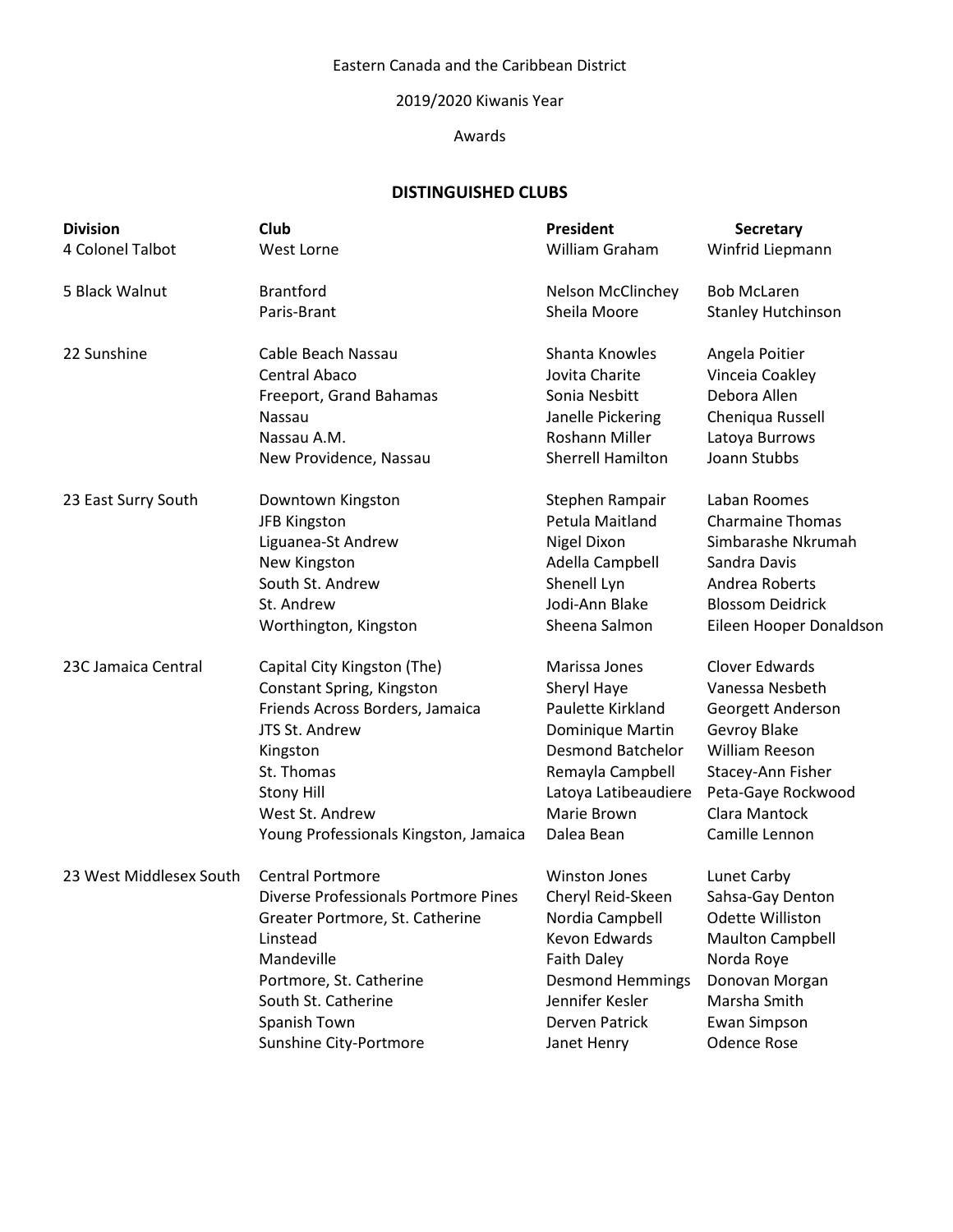# **Distinguished Clubs (cont'd)**

| <b>Division</b>               | Club                 | <b>President</b>       | <b>Secretary</b>       |
|-------------------------------|----------------------|------------------------|------------------------|
| 24 Jamaica                    | Charlton-Alexandria  | Shanoyia Graham        | Ingrid Palmer          |
|                               | Moneague St. Ann     | Sejae Burey            | Leisha Morris          |
|                               | St. Mary             | Syprian Robinson       | Ishmiel Knight         |
| 25 Cornwall                   | Montego Bay          | Teisha-Ann Pinnock     | <b>Sherryl Spence</b>  |
|                               | Montego Freeport     | <b>Roland Branford</b> | Ramarno Forrester      |
|                               | St. Bess             | Carmen Hamilton        | Rasheka Ley-Bonny      |
|                               | Vista Montego Bay    | Joanne Walker          | Petrona Patten         |
| 26 Trade Winds                | Aruba                | Edalitza Weller        | George Croes           |
| 27 Caribbean                  | Barbados-Central     | Sherilyn Patrick       | <b>Annette Estwick</b> |
|                               | Pride of Barbados    | Nicole Yard            | Trina Griffin          |
|                               | <b>Barbados West</b> | Gabrielle Galuschka    | <b>Gail Walters</b>    |
| 27A Créole Caribbean Amazonie |                      |                        |                        |
|                               | Arc En Ciel          | Viviane Capgras        | Marie-Odile Walter     |

## **DISTINGUISHED LIEUTENANT GOVERNORS**

| <b>Division</b><br>4 Colonel Talbot | <b>Lieutenant Governor</b><br>Louise MacPhee | Club<br>West Lorne    |
|-------------------------------------|----------------------------------------------|-----------------------|
| 5 Black Walnut                      | Joan Richardson-Horsey                       | Kitchener-Waterloo    |
| 8 Huronia                           | Susan Davey                                  | Owen Sound            |
| 22 Sunshine                         | <b>Christopher Rahming</b>                   | Cable Beach, Nassau   |
| 23 East South Surry                 | Keith Emmerson Byfield                       | <b>Stony Hill</b>     |
| 23 Central                          | <b>Barrington Whyte</b>                      | Liguanea-St Andrew    |
| 23 West Middlesex South             | Huit Johnson                                 | Spanish Town          |
| 24 Jamaica                          | Nezbert Smith                                | St. Mary              |
| 25 Cornwall                         | Lorraine Bailey                              | New Falmouth          |
| 26 Trade Winds                      | Marlon der Meer                              | Curacao               |
| 27 Caribbean                        | Horace Burton                                | <b>Barbados South</b> |
| 27C Guadeloupe                      | Lydie Tessonneau                             | Pointe-A-Pitre        |

## **DISTINGUISHED LIEUTENANT GOVERNOR OF EXCELLENCE**

| <b>Division</b> | Lieutenant Governor     | Club               |
|-----------------|-------------------------|--------------------|
| 23 Central      | <b>Barrington Whyte</b> | Liguanea-St Andrew |